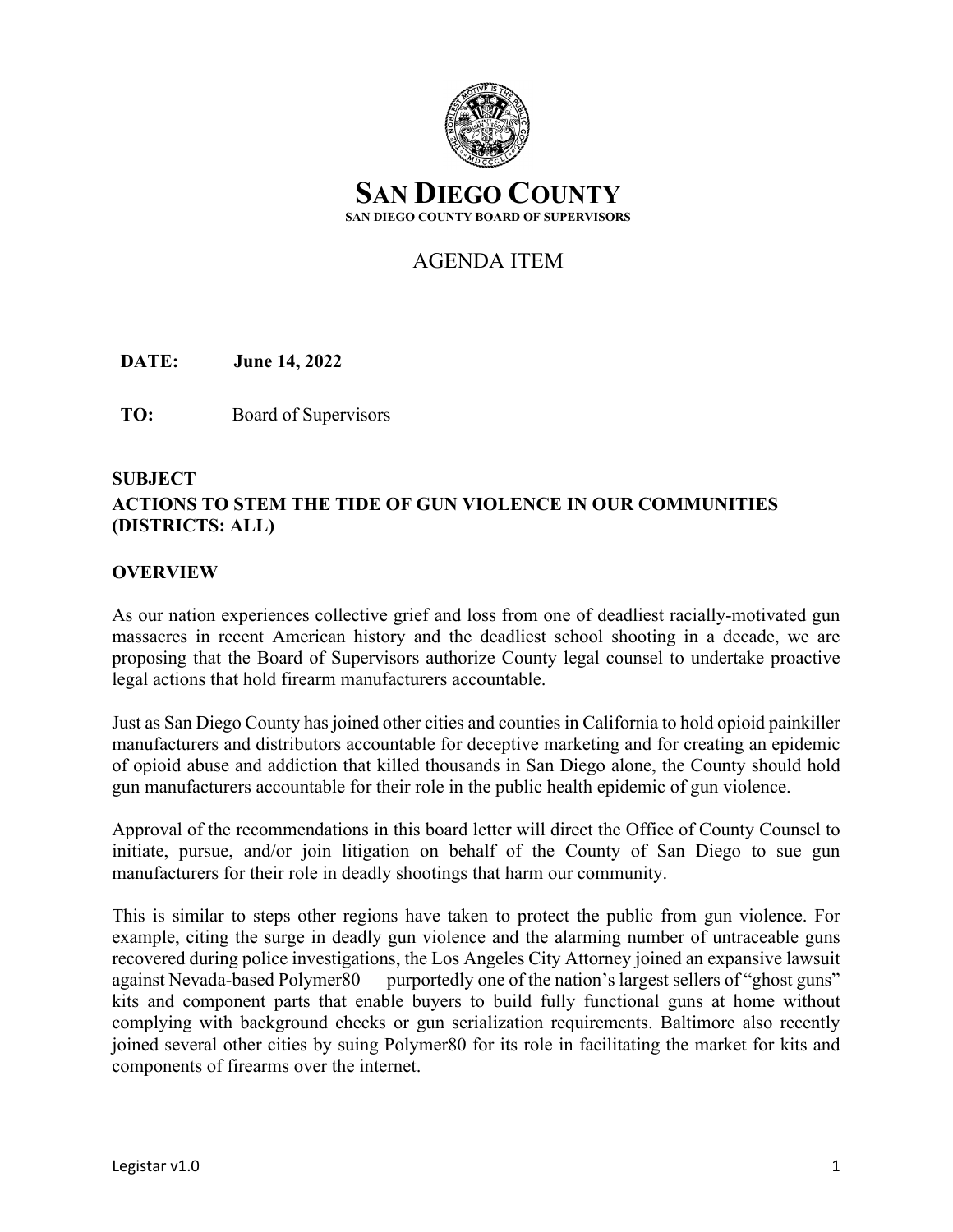#### **SUBJECT:** ACTIONS TO STEM THE TIDE OF GUN VIOLENCE IN OUR COMMUNITIES (DISTRICTS: ALL)

This action builds upon the Board's vote in October of 2021 to stem the tide of gun violence at the local level by directing County Counsel to draft an ordinance prohibiting "ghost guns" and creating safe firearm storage standards (citation).

The urgency of this vote is underscored by the fact that the U.S. Supreme Court is poised this summer potentially to weaken restrictions on concealed carry laws, the implications of which would reverberate through the country.

Today's actions request that we gather data related to weapon seizures from the Sheriff and other departments, to inform our response to community gun violence. Additionally, we ask for recommendations on ways to initiate litigation against gun manufacturers.

We should not accept that gun violence is part of our everyday life in this country, haunted by the fear that we or those we love will be at the wrong place at the wrong time. We should not fear sending our children to school or fear going to the grocery store or our place of worship. This action serves as a powerful tool to advance our commitment to gun violence reduction in San Diego County.

## **RECOMMENDATION(S)**

## **SUPERVISOR TERRA LAWSON-REMER AND CHAIR NATHAN FLETCHER**

- 1. Direct the Chief Administrative Officer (CAO) to develop recommendations, after consulting with the Sheriff and other relevant departments, regarding cooperation with other law enforcement agencies to receive copies of their reports related to weapon seizure.
- 2. Direct the County Counsel, in consultation with the CAO, to bring back recommendations to the Board regarding options for initiation of litigation against gun manufacturers, whether in Closed or Open Session, as appropriate.

## **EQUITY IMPACT STATEMENT**

Gun violence and traditional responses to gun violence disproportionately have a negative impact on communities of color, often perpetuating harm and trauma that continues to cycle from generation to generation. This board action seeks to reduce the impact of gun violence across the County, especially within the communities that are most disproportionately impacted. Litigation against gun manufacturers will help address harm and trauma by creating accountability and disrupting cycles of violence and mass shootings that has historically disproportionately impacted communities of color.

## **FISCAL IMPACT**

There is no fiscal impact associated with today's recommendations. Any initiated future litigation may result in fiscal impacts that would be included in future year Operational Plans.

## **BUSINESS IMPACT STATEMENT**  $N/A$

**ADVISORY BOARD STATEMENT** N/A

Legistar v1.0 2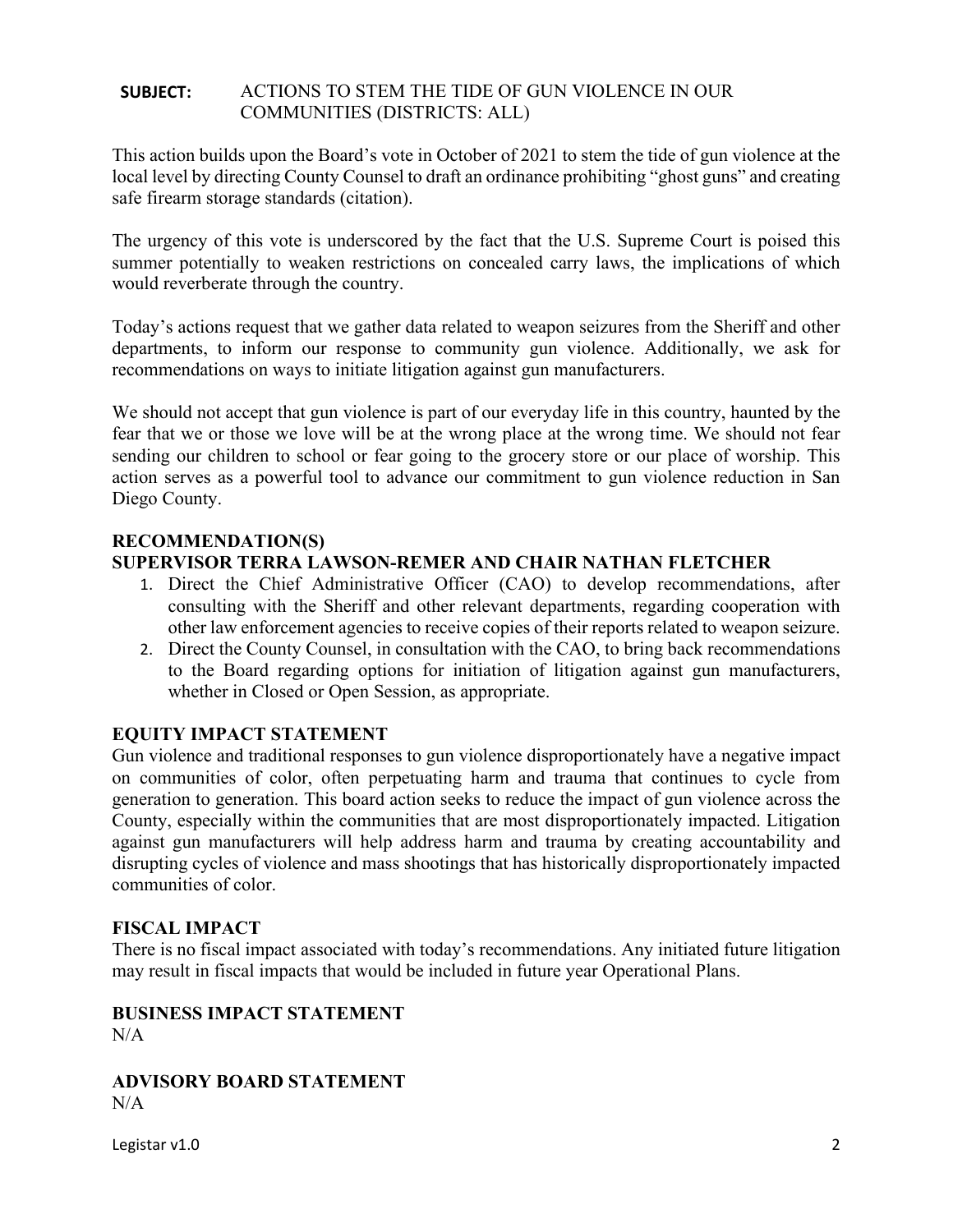#### **SUBJECT:** ACTIONS TO STEM THE TIDE OF GUN VIOLENCE IN OUR COMMUNITIES (DISTRICTS: ALL)

#### **BACKGROUND**

The U.S. continues to suffer from the plague of firearm violence and deaths. Among two-dozen high income, populous countries including Australia, France, Italy, Spain, and the United Kingdom, over 80 percent of firearm deaths occur in the U.S. Over 90 percent of children killed by firearms in this group were from the U.S.<sup>4</sup> Each year, more than 39,000 people in the U.S. die as a result of gun violence, and tens of thousands more suffer non-fatal gun injuries. *<sup>5</sup>*

Preventing unintentional shootings, interrupting suicidal tendencies, reducing the risk of homicides, decreasing access to guns used in crimes, and shutting off the flow of untraceable "ghost guns" will help to reduce community violence.

California law generally requires an individual to apply to the California Department of Justice (DOJ) for a unique serial number or other mark of identification, and this identifying information must be engraved or permanently affixed to the firearm within 10 days of it being manufactured or assembled. (Cal. Penal Code Sec. 29180(b).) The serial number allows for law enforcement to assure that only those who may legally purchase and own a firearm are able to do so. As noted in a San Diego Police Department report, "Convicted felons, and others who are prohibited from possessing firearms, can avoid legal processes by purchasing firearms kits from manufacturers, secondary retailers, and internet websites. Once purchased and assembled, the legal process is circumvented further by selling the manufactured firearms without a background check being conducted on the purchaser or having a lawful transfer of the firearm conducted through a Federal Firearms Licensee (FFL)." (See Memorandum from San Diego Chief of Police to Councilmember Marni von Wilpert, June 11, 2021). One such situation occurred in June 2021 in Encinitas. Sheriff's Deputies encountered an individual who pulled out and aimed a ghost gun at the deputies.

In order to inform the County's response to gun violence, more data and information is needed. The Sheriff's Department, along with other law enforcement agencies, collect such data and reports. It would be helpful for policymakers to have greater access to this information, which could inform potential litigation to reduce community violence.

The County of San Diego has taken actions to curb illegal guns. An ordinance prohibiting ghost guns was passed this year by the Board of Supervisors. Today's proposed actions takes additional steps to ensure the County holds gun manufacturers accountable and reduce gun violence in our region.

#### **LINKAGE TO THE COUNTY OF SAN DIEGO STRATEGIC PLAN**

Today's proposed action supports the Safe Communities Strategic Initiative within the County of San Diego's 2022 – 2027 Strategic Plan by making San Diego the safest and most resilient community in the nation, where youth and the community as a whole are protected from the trauma of gun violence.